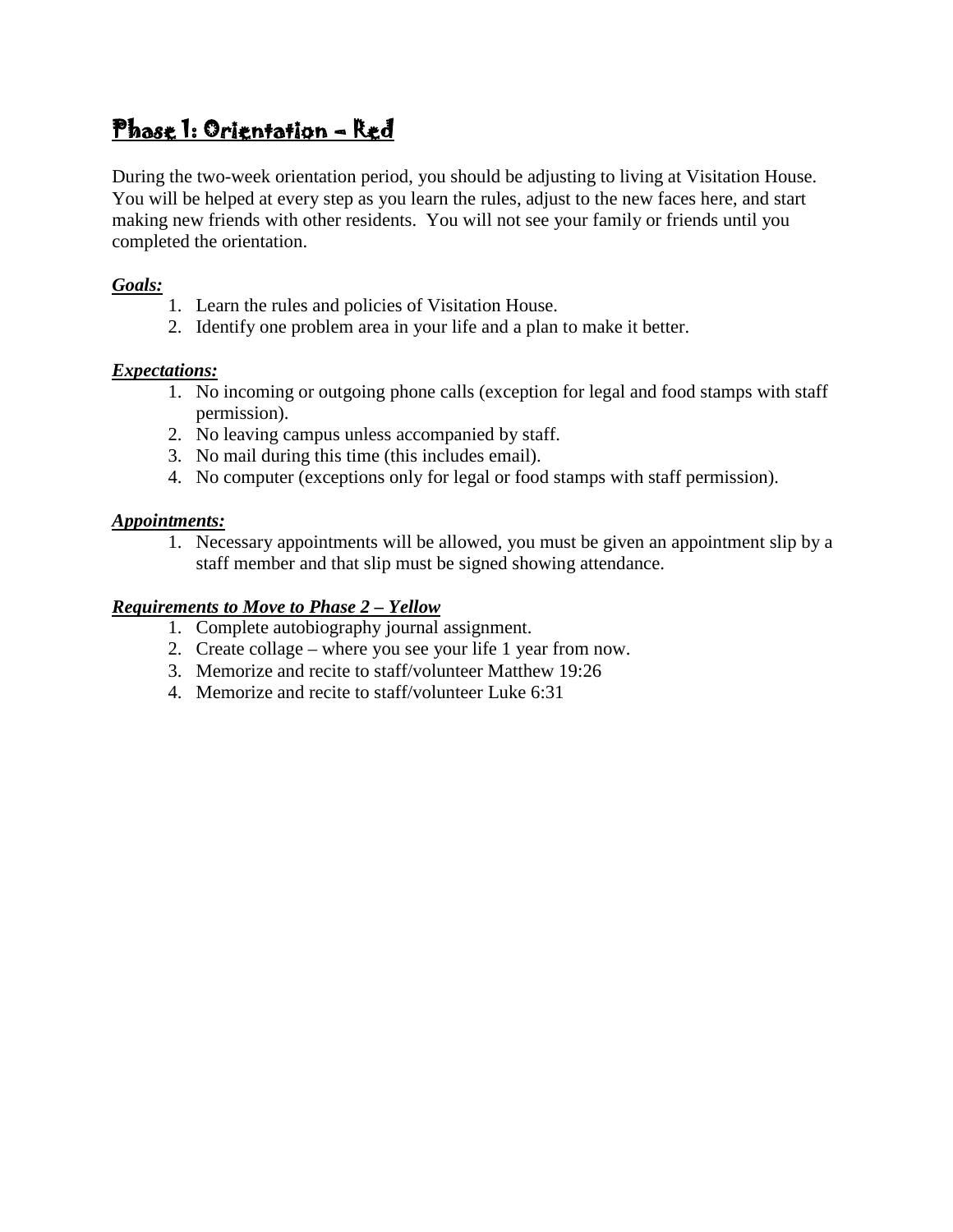# Phase 2 – Yellow

During Phase 2, you are expected to know and follow the rules of Visitation House. In phase 2, a resident is beginning to take initiative in every area. You should be working on your issues and beginning to trust and openly discuss your needs. Phase 2 is a time to develop coping skills as you learn to work to overcome past hurts, disappointments and memories.

At this phase you must be increasingly more responsible and trustworthy. You should be reliable in the house.

#### *Goals:*

- 1. Learn respect, honesty and communication.
- 2. Begin spending quiet time with the Lord.
- 3. Learn to deal with emotional and spiritual issues.
- 4. Learn to confront peers properly.
- 5. Learn what to do when confronted by others.
- 6. Maintain trustworthiness and display leadership qualities.
- 7. Obtain employment.
- 8. Help staff as requested (example: answering phones as requested).
- 9. Write a personal testimony of what God has done in your life.

#### *Privileges:*

- 1. 4 outgoing phone calls per week 15 minutes to parents, family, female friend, or father of baby.
- 2. Mail may receive mail from family and approved list of friends. All mail is subject to inspection and approval by staff.
- 3. Necessary appointments will be allowed, you must be given an appointment slip by staff member or volunteer. The slip must be signed showing attendance and returned to staff.
- 4. Must have approval from Director to use computers.
- 5. May have cell phone when leaving property only. No cell phone usage in house during this phase.
- 6. Must have approval from Director to leave property and must be within curfew times.

### *Requirements to move to Phase 3 - Green:*

- 1. Research someone that inspires you and write a paper explaining why this person inspires you, what they do, and how this person impacts your life. Use public library for research.
- 2. Demonstration in front of group (residents, staff, volunteers, & board). 5-10 minute demonstration/speech on topic you decide and approved with Director.
- 3. Must have employment.
- 4. Memorize and recite to staff/volunteer Philippians 4:13
- 5. Memorize and recite to staff/volunteer Colossians 3:13.